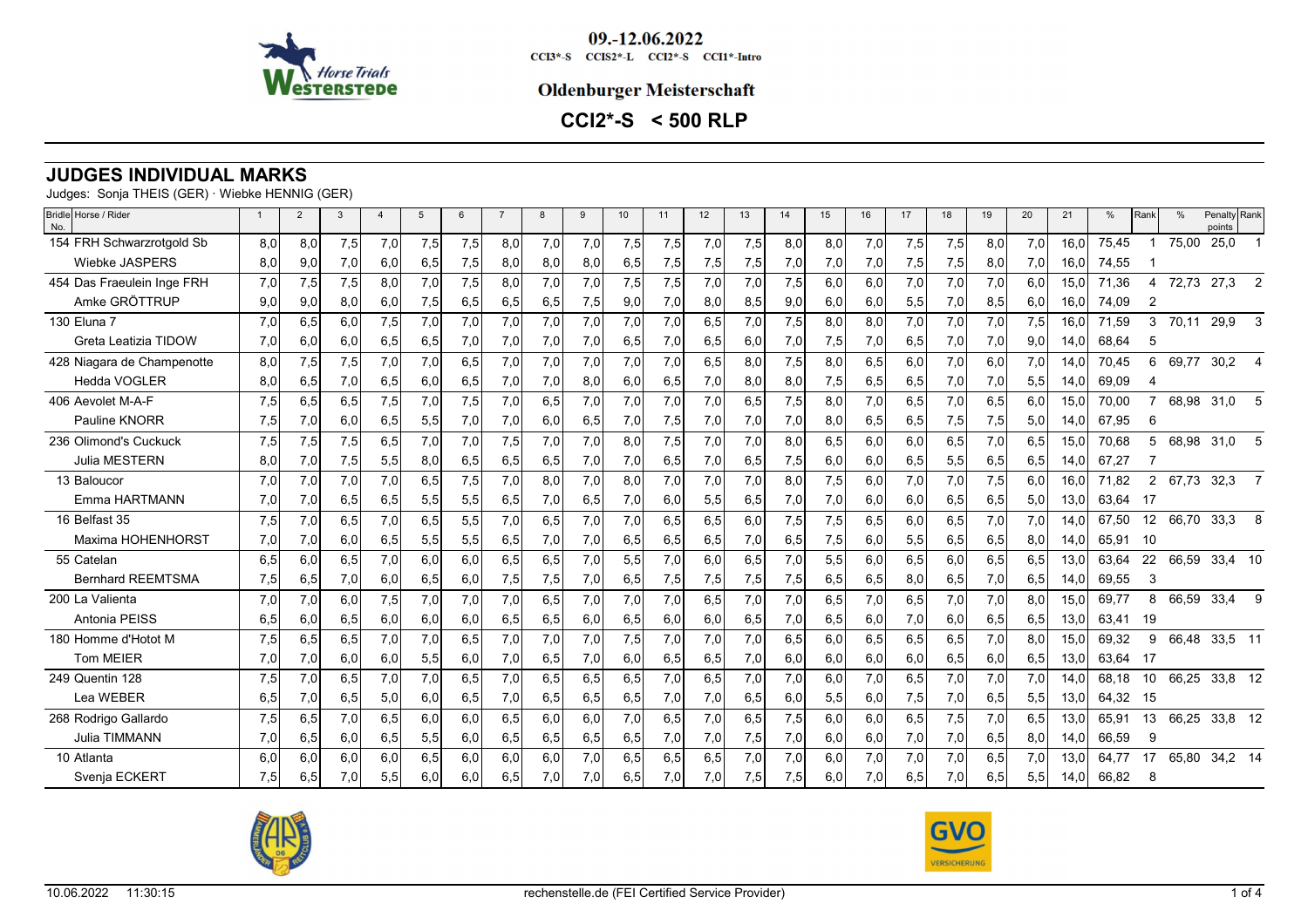

09.-12.06.2022  $CCI3*-S$   $CCI52*-L$   $CCI2*-S$   $CCI1*-Intro$ 

#### **Oldenburger Meisterschaft**

**CCI2\*-S < 500 RLP**

# **JUDGES INDIVIDUAL MARKS**

Judges: Sonja THEIS (GER) · Wiebke HENNIG (GER)

| Bridle Horse / Rider<br>No. | $\overline{1}$ | $\overline{2}$ | 3   | $\overline{\mathbf{A}}$ | $5\phantom{.0}$ | 6   | $\overline{7}$ | 8   | 9   | 10  | 11  | 12  | 13   | 14  | 15  | 16  | 17  | 18  | 19  | 20  | 21   | %        | Rank | $\frac{0}{0}$ | Penalty Rank<br>points |  |
|-----------------------------|----------------|----------------|-----|-------------------------|-----------------|-----|----------------|-----|-----|-----|-----|-----|------|-----|-----|-----|-----|-----|-----|-----|------|----------|------|---------------|------------------------|--|
| 30 C'est la Vie             | 7,0            | 7,0            | 7,0 | 7.0                     | 7,0             | 6,0 | 7,0            | 6,0 | 6,5 | 7,5 | 7,0 | 6,5 | 7,0  | 7,0 | 7,0 | 6,0 | 7,0 | 7,0 | 6,5 | 6.0 | 14.0 | 67.73    | 11   | 65,34         | 34,7 15                |  |
| Lara MALZKORN               | 7,0            | 6,0            | 6,0 | 6,0                     | 5,5             | 5,5 | 6,5            | 6,5 | 6,5 | 6,5 | 6,5 | 6,5 | 6,5  | 6,5 | 6,0 | 5,5 | 6,5 | 6,0 | 7,0 | 6,5 | 13.0 | 62,95    | 21   |               |                        |  |
| 235 Occupy Wallstreet Md    | 7,5            | 6,5            | 7,0 | 7,0                     | 7,0             | 6.0 | 6.0            | 6,0 | 6,5 | 6.0 | 6,5 | 6,5 | 7,0  | 7,0 | 5,5 | 6,0 | 6.0 | 7,0 | 7,0 | 6.0 | 13,0 | 65.00    | 15   | 64,66         | 35,3 16                |  |
| Frederieke WENNING          | 6,5            | 7,0            | 6,5 | 6,0                     | 6,5             | 7,0 | 6,5            | 6,0 | 6,0 | 6,5 | 6,5 | 6,5 | 6,5  | 6,5 | 5,5 | 7,0 | 5,5 | 7,0 | 6,5 | 6,5 | 13,0 | 64,32 15 |      |               |                        |  |
| 53 Cassydi                  | 8,0            | 7,0            | 6,0 | 6,5                     | 5,5             | 7,0 | 6,5            | 6,5 | 6,0 | 7,0 | 6,5 | 6,0 | 6,0  | 6,5 | 5,0 | 6,0 | 6,0 | 6,0 | 7,0 | 6,5 | 13,0 | 63.86    | 21   | 64,55         | 35,5 17                |  |
| Tabea KNÜPPEL               | 7,0            | 6,5            | 6,5 | 6,0                     | 5,5             | 7,0 | 7,0            | 6,5 | 6,5 | 6,5 | 7,0 | 7,0 | 6,5  | 6,5 | 5,0 | 6,0 | 7,0 | 5,5 | 7,0 | 7,0 | 14,0 | 65.23    | 12   |               |                        |  |
| 74 Claire de Lune 32        | 6,5            | 7,5            | 7.0 | 6.5                     | 7,0             | 7,0 | 6,5            | 6,5 | 6,5 | 7.0 | 7.0 | 6,5 | 6,0  | 6,0 | 5,0 | 5,0 | 6,5 | 4,0 | 6,0 | 6.5 | 13.0 | 63.41    | 25   | 64,09         | 35,9 18                |  |
| <b>Julia WEISER</b>         | 7,5            | 8,0            | 6,5 | 6,5                     | 6,5             | 6,5 | 6,5            | 7,0 | 6,5 | 7,0 | 7,0 | 6,0 | 6,5  | 7,0 | 6,0 | 6,0 | 7,5 | 3,0 | 6,5 | 5,5 | 13,0 | 64,77 13 |      |               |                        |  |
| 214 Lord Locksly            | 7,0            | 7,0            | 6.0 | 6.5                     | 7,0             | 7,0 | 6.0            | 6.0 | 5,5 | 6.0 | 6.0 | 6.0 | 6, 5 | 6,0 | 6,5 | 5,0 | 6.0 | 6,5 | 6,0 | 6.0 | 12.0 | 62.05    | 31   | 63.75         | 36,3 19                |  |
| Sophia FRANK                | 8,0            | 7,5            | 5,5 | 6,0                     | 5,5             | 6,5 | 6,5            | 6,5 | 6,5 | 7,0 | 6,5 | 6,5 | 7,0  | 6,5 | 7,0 | 6,5 | 6,5 | 6,5 | 7,0 | 5,5 | 13,0 | 65.45    | - 11 |               |                        |  |
| 133 Eschnapur D             | 6,5            | 6,0            | 6,5 | 6,5                     | 6,0             | 6,0 | 6,5            | 7,0 | 6,5 | 7,0 | 6,5 | 6,5 | 6,0  | 7,0 | 6,0 | 7,0 | 5,5 | 6,5 | 6,5 | 7,0 | 13.0 | 64,55    | 19   | 63,41         | 36,6 20                |  |
| Lana DIEDRICHSEN            | 7,0            | 6,0            | 5,5 | 5,0                     | 6,0             | 6,0 | 6,5            | 6,5 | 6,0 | 6,0 | 6,0 | 6,0 | 6,0  | 6,5 | 6,5 | 6,5 | 6,0 | 6,0 | 6,0 | 8,0 | 13,0 | 62,27    | - 23 |               |                        |  |
| 216 Lovinsky                | 7,0            | 6,5            | 7,0 | 7.0                     | 6,0             | 7,0 | 6,5            | 6.0 | 7,0 | 6.0 | 6.0 | 6,0 | 6,0  | 6,5 | 6,0 | 6,0 | 6,5 | 7,0 | 7,0 | 6.0 | 14.0 | 65,00    | 14   | 63,30 36,7 21 |                        |  |
| Paulina BOROWITZA           | 6,5            | 6,5            | 6,0 | 6,0                     | 5,5             | 6,0 | 6,5            | 6,0 | 6,0 | 6,5 | 6,0 | 6,0 | 6,0  | 6,5 | 6,0 | 6,5 | 7,0 | 6,0 | 6,0 | 6,0 | 12,0 | 61.59    | - 25 |               |                        |  |
| 212 Littel Leo P            | 7,0            | 5,5            | 6,5 | 6.0                     | 6,0             | 7,0 | 6,5            | 6,0 | 6,0 | 6,5 | 6,5 | 6,0 | 6,5  | 6,5 | 7,5 | 6,5 | 6,5 | 7,0 | 6,0 | 7,5 | 13.0 | 64.77    | 17   | 63,30         | 36,7 22                |  |
| Josephine WITZEL            | 6,5            | 6,0            | 6,0 | 6,0                     | 5,5             | 6,5 | 6,0            | 6,0 | 6,0 | 6,0 | 6,0 | 6,0 | 6,0  | 6,0 | 7,0 | 6,5 | 6,5 | 7,0 | 6,0 | 6,5 | 12,0 | 61.82 24 |      |               |                        |  |
| 177 Heipix Rudi             | 7,0            | 7,0            | 6.0 | 5.0                     | 6,0             | 7,0 | 6,5            | 7,0 | 7,0 | 6.0 | 6,5 | 7,0 | 7,0  | 6,5 | 6,5 | 5,5 | 5,5 | 5,0 | 6,5 | 6.0 | 13.0 | 63.41    | 25   | 63,18 36,8 23 |                        |  |
| <b>Frederik NAGEL</b>       | 7,0            | 6,0            | 6,5 | 6,5                     | 6,5             | 7,0 | 6,0            | 6,0 | 7,0 | 6,5 | 6,0 | 6,0 | 6,0  | 6,5 | 6,0 | 5,5 | 6,0 | 6,0 | 6,0 | 6,5 | 13,0 | 62,95    | 21   |               |                        |  |
| 207 Lieke                   | 7,5            | 6,5            | 7,5 | 7,0                     | 7,0             | 7,0 | 7,0            | 4,0 | 7,0 | 5,0 | 6,5 | 6,5 | 7,0  | 8,0 | 5,5 | 5,5 | 6,0 | 6,0 | 6,5 | 7,0 | 13,0 | 65,00    | 15   | 62,73 37,3 24 |                        |  |
| Lena REINSTORF              | 6,5            | 6,5            | 7,0 | 6,0                     | 6,5             | 6,5 | 6,5            | 4,0 | 4,0 | 6,5 | 6,5 | 6,0 | 7,0  | 6,5 | 6,0 | 6,0 | 6,0 | 5,5 | 6,0 | 5,5 | 12,0 | 60.45    | -28  |               |                        |  |
| 40 Campione de Lux          | 6,5            | 5,0            | 6.0 | 6,5                     | 6,5             | 6,0 | 6,0            | 6,0 | 6,0 | 5,5 | 6,5 | 6,0 | 6,0  | 6,0 | 7,0 | 5,5 | 6.0 | 6,0 | 6,0 | 6.5 | 12.0 | 60,68    | 33   | 62,73 37,3 24 |                        |  |
| <b>Karsten JASPERS</b>      | 7,0            | 6,5            | 6,0 | 6,5                     | 6,5             | 6,5 | 6,0            | 6,0 | 6,0 | 6,0 | 6,5 | 6,5 | 6,5  | 6,5 | 7,5 | 6,0 | 6,0 | 6,5 | 6,5 | 8,0 | 13,0 | 64.77    | - 13 |               |                        |  |
| 80 Coco Diki                | 6,5            | 6,0            | 6,5 | 7.0                     | 7,0             | 6,0 | 6,5            | 6,5 | 7,0 | 6.0 | 7,0 | 6,5 | 6,5  | 6,5 | 6,5 | 5,5 | 5,5 | 6,0 | 6.0 | 6.0 | 13.0 | 63.64    | 22   | 62,50         | 37,5 26                |  |
| Bernadette KÖGEL            | 6,5            | 6,0            | 5,5 | 6,0                     | 6,0             | 6,0 | 6,0            | 6,0 | 6,0 | 6,5 | 6,5 | 7,0 | 6,5  | 6,5 | 6,0 | 5,0 | 6,0 | 6,0 | 6,0 | 7,0 | 12,0 | 61,36    | -26  |               |                        |  |
| 160 Gin o'Clock             | 6,5            | 6,5            | 7,0 | 6.0                     | 6,0             | 7,0 | 6,0            | 6,0 | 5,5 | 6.0 | 6.0 | 6,0 | 5,5  | 6,0 | 7,5 | 6,0 | 5,5 | 6,0 | 6,0 | 7,0 | 13,0 | 62,27    | 28   | 61,59         | 38,4 27                |  |
| Merle WEWER                 | 6,5            | 6,0            | 6,0 | 6,5                     | 6,0             | 6,5 | 5,5            | 6,0 | 5,0 | 6,0 | 6,0 | 6,0 | 5,5  | 6,0 | 7,0 | 5,5 | 6,0 | 6,5 | 6,0 | 6,5 | 13.0 | 60.91    | -27  |               |                        |  |
| 401 Gustav Be               | 7,0            | 6.0            | 6,5 | 6.5                     | 6,5             | 6.5 | 6,0            | 6,0 | 6,5 | 7.0 | 6.0 | 6,0 | 7,0  | 7,0 | 5,5 | 6.0 | 5,5 | 6,0 | 7.0 | 6.0 | 13.0 | 62,50    | 27   | 61,36         | 38,6 28                |  |
| <b>Emely RANGE</b>          | 6,5            | 6,0            | 5,5 | 6.0                     | 5,0             | 6,0 | 6,0            | 6.0 | 6,5 | 6,5 | 6,0 | 6,0 | 6,0  | 6,5 | 5,5 | 6,0 | 6,0 | 6,0 | 6,5 | 7,0 | 13,0 | 60,23    | - 29 |               |                        |  |



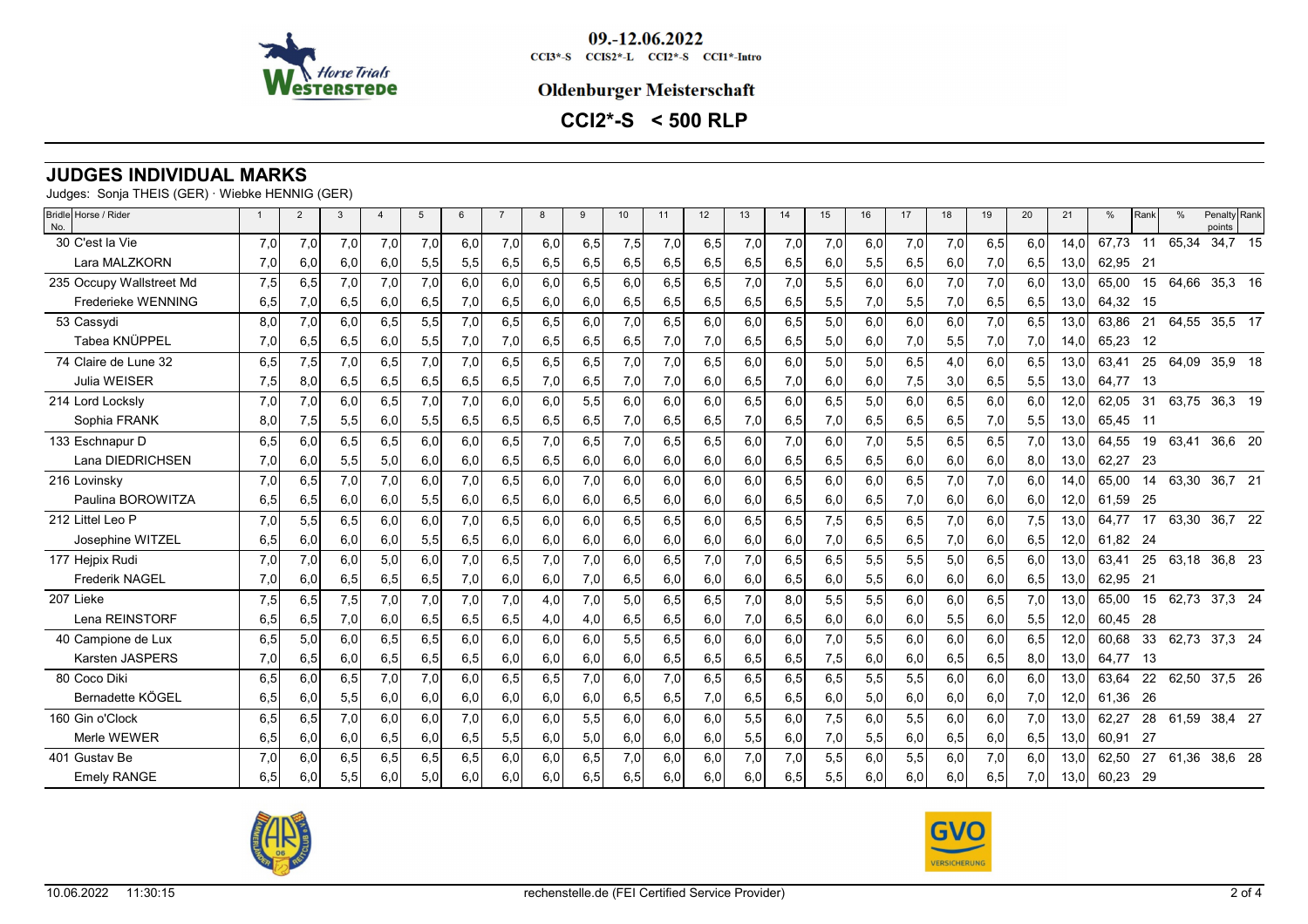

09.-12.06.2022  $CCI3*-S$   $CCI52*-L$   $CCI2*-S$   $CCI1*-Intro$ 

#### **Oldenburger Meisterschaft**

**CCI2\*-S < 500 RLP**

# **JUDGES INDIVIDUAL MARKS**

Judges: Sonja THEIS (GER) · Wiebke HENNIG (GER)

| Bridle Horse / Rider<br>No. | $\overline{1}$ | $\overline{2}$ | 3   | $\overline{4}$ | $5\phantom{.0}$ | 6   | $\overline{7}$ | 8   | 9   | 10   | 11  | 12  | 13  | 14  | 15  | 16  | 17  | 18  | 19  | 20  | 21   | %     | Rank | $\frac{0}{0}$ | Penalty Rank<br>points |  |
|-----------------------------|----------------|----------------|-----|----------------|-----------------|-----|----------------|-----|-----|------|-----|-----|-----|-----|-----|-----|-----|-----|-----|-----|------|-------|------|---------------|------------------------|--|
| 11 Augustin 19              | 6,5            | 6,5            | 7,0 | 7.0            | 6,5             | 5,5 | 6,0            | 6,0 | 6,5 | 6,5  | 6.0 | 6,0 | 6,5 | 5,0 | 6,0 | 7,0 | 6.0 | 7,0 | 7,0 | 8.0 | 13.0 | 64.32 | 20   | 60,91         | 39,1 29                |  |
| Antonia FERNAU              | 6,5            | 5,0            | 5,0 | 5,0            | 5,5             | 5,5 | 6,0            | 6,0 | 6,0 | 6,0  | 6,0 | 5,5 | 4,0 | 5,5 | 6,0 | 6,0 | 6,5 | 6,5 | 6,0 | 6,0 | 12.0 | 57.50 | - 37 |               |                        |  |
| 27 Boston 54                | 7,5            | 7,0            | 7,0 | 7,0            | 5,0             | 7,0 | 7,5            | 7,0 | 7,0 | 4,0  | 7,0 | 6,0 | 6.0 | 6,5 | 6,0 | 7,0 | 4,0 | 5,5 | 6,0 | 7,0 | 13,0 | 63.64 | 22   | 60,91         | 39,1 29                |  |
| Jana MENNINGEN              | 6,5            | 5,5            | 5,5 | 5,0            | 5,0             | 6,0 | 6,5            | 6,5 | 6,5 | 4,01 | 5,5 | 6,5 | 6,5 | 6,0 | 6,0 | 5,0 | 5,5 | 6,0 | 6,0 | 6,0 | 12,0 | 58,18 | - 34 |               |                        |  |
| 436 Loreen 158              | 7,0            | 6,5            | 6.0 | 5,5            | 6,0             | 6.5 | 6,0            | 6,0 | 6,0 | 6.5  | 5,5 | 5,5 | 6.0 | 6,5 | 6,5 | 6,5 | 6.0 | 6,0 | 6,0 | 7,0 | 13,0 | 62.05 | 30   | 60,80         | 39,2 31                |  |
| Luis DÜNNEBACKE             | 6,0            | 6,0            | 6,0 | 5,5            | 5,0             | 6,0 | 6,5            | 6,0 | 6,0 | 6,5  | 5,0 | 6,0 | 6,0 | 6,0 | 5,5 | 7,0 | 7,0 | 5,5 | 6,0 | 5,5 | 12,0 | 59,55 | - 32 |               |                        |  |
| 174 Hare Chaser             | 6,0            | 6,0            | 6,5 | 6.0            | 5,0             | 6,0 | 6,0            | 6,0 | 6,5 | 7,0  | 7,0 | 6,0 | 7,0 | 7,0 | 6,0 | 4,0 | 6,0 | 6,5 | 7,0 | 6,5 | 13,0 | 62,27 | 28   | 60,57         | 39,4 32                |  |
| <b>Bernhard REEMTSMA</b>    | 6,0            | 6,5            | 5,5 | 5,0            | 5,0             | 5,0 | 5,5            | 6,0 | 6,5 | 6,5  | 6,0 | 6,0 | 6,0 | 6,0 | 6,0 | 5,0 | 6,0 | 6,5 | 6,5 | 6,0 | 12,0 | 58,86 | - 33 |               |                        |  |
| 47 Carlos Hh                | 6,5            | 6,0            | 6,0 | 6,5            | 6,0             | 6.0 | 6,0            | 6,0 | 5,5 | 6.0  | 6,5 | 6,0 | 6,0 | 6,5 | 4,0 | 4,0 | 5,0 | 5,5 | 5,0 | 6,0 | 12,0 | 57.73 | 35   | 60,45         | 39,6 33                |  |
| Anna WECKE                  | 8,0            | 7,0            | 5,0 | 6,0            | 6,0             | 6,5 | 7,5            | 7,5 | 6,0 | 6,5  | 6,5 | 6,5 | 6,5 | 6,5 | 5,0 | 6,0 | 5,5 | 6,5 | 6,0 | 5,0 | 13,0 | 63.18 | -20  |               |                        |  |
| 274 Sambia 38               | 6.0            | 7,5            | 5,5 | 6.0            | 6,0             | 6.0 | 6,5            | 6.0 | 6,0 | 6.0  | 6,5 | 6,0 | 6,0 | 5,5 | 6,5 | 5,5 | 5,0 | 5,5 | 6,0 | 6.5 | 12.0 | 60.23 | 34   | 60,23         | 39,8 34                |  |
| Amelie Josepha HAGEN        | 7,0            | 7,5            | 6,0 | 6,5            | 5,5             | 5,5 | 6,0            | 6,0 | 6,0 | 6,0  | 6,0 | 6,0 | 6,5 | 5,0 | 7,0 | 5,0 | 4,5 | 6,0 | 6,5 | 6,0 | 12,0 | 60,23 | - 30 |               |                        |  |
| 165 Grand Veneuer           | 6.0            | 4,0            | 6,0 | 6.0            | 5,0             | 6.0 | 7,0            | 6.0 | 7,0 | 6.5  | 6,5 | 6,0 | 6,5 | 5,5 | 7,5 | 5,5 | 6,5 | 7,0 | 5,0 | 7,0 | 12.0 | 61,14 | 32   | 59,66         | 40,3 35                |  |
| Cindy ROHST                 | 5,0            | 5,0            | 5,5 | 5,5            | 5,0             | 6,0 | 6,5            | 5,0 | 6,0 | 6,0  | 6,5 | 6,0 | 6,0 | 6,0 | 6,0 | 6,0 | 6,0 | 6,5 | 5,5 | 6,0 | 12,0 | 58,18 | - 34 |               |                        |  |
| 206 Let's Dance             | 5,5            | 6,0            | 6,0 | 6.0            | 6,0             | 6,0 | 5,5            | 5,5 | 5,5 | 5,5  | 6,0 | 6,0 | 6,0 | 5,5 | 6,0 | 4,0 | 6,0 | 6,0 | 6,0 | 5,5 | 11.0 | 57,05 | 37   | 58,64         | 41,4 36                |  |
| Anton GERLACH               | 6,5            | 6,5            | 6,0 | 6,0            | 5,5             | 6,0 | 5,5            | 6,0 | 6,0 | 5,5  | 6,0 | 6,0 | 6,0 | 6,0 | 6,0 | 5,0 | 6,5 | 6,5 | 6,0 | 7,0 | 12,0 | 60.23 | - 30 |               |                        |  |
| 28 Breda K                  | 7,0            | 6,0            | 4,0 | 6.0            | 5,0             | 6,0 | 6,5            | 6,0 | 6,0 | 5,5  | 6,0 | 6,0 | 6,0 | 5,0 | 5,5 | 6,0 | 6,0 | 6,5 | 4,0 | 6.0 | 12,0 | 57.73 | 35   |               | 57,16 42,8 37          |  |
| Svenja ECKERT               | 5,0            | 6,0            | 4,0 | 5,5            | 5,0             | 5,5 | 6,0            | 6,0 | 6,0 | 5,5  | 6,0 | 6,0 | 6,0 | 4,0 | 6,0 | 6,0 | 8,0 | 6,5 | 5,0 | 5,5 | 11.0 | 56.59 | - 39 |               |                        |  |
| 67 Chilly Girl              | 6,0            | 6,0            | 5,5 | 5,0            | 6,0             | 5,5 | 6,0            | 6,0 | 5,0 | 6.0  | 6.0 | 6,0 | 6,0 | 5,5 | 5,5 | 5,0 | 6,0 | 6,0 | 5,5 | 5,0 | 11.0 | 56,59 | 39   | 57,05         | 43,0 38                |  |
| Merle WEWER                 | 6,5            | 5,0            | 6,0 | 5,5            | 5,0             | 5,0 | 5,5            | 6,0 | 6,0 | 6,5  | 6,0 | 6,0 | 6,0 | 5,5 | 5,0 | 6,0 | 6,0 | 6,0 | 5,5 | 5,5 | 12,0 | 57,50 | -37  |               |                        |  |
| 276 Sandy                   | 5,5            | 6,0            | 5,5 | 6.0            | 6,0             | 5,0 | 6,0            | 5,5 | 5,5 | 5,5  | 5,5 | 5,0 | 2,0 | 5,5 | 4,0 | 6,0 | 5,5 | 5,5 | 5,5 | 5,5 | 11.0 | 53.41 | 43   | 55,57         | 44,4 39                |  |
| Johanna MEWES               | 7,0            | 6,5            | 6,0 | 6,0            | 5,5             | 5,0 | 6,0            | 5,5 | 5,0 | 6,0  | 6,5 | 6,0 | 3,0 | 6,0 | 6,0 | 5,5 | 5,5 | 6,0 | 6,0 | 6,0 | 12,0 | 57,73 | 36   |               |                        |  |
| 185 Ideal de Luze Gp        | 6,0            | 5,0            | 5,5 | 6,0            | 5,0             | 6,0 | 6,0            | 6,0 | 5,5 | 5,0  | 5,5 | 5,5 | 5,0 | 5,5 | 5,0 | 5,5 | 5,5 | 6,0 | 5,0 | 5,0 | 10,0 | 54,32 | 41   |               | 55,11 44,9 40          |  |
| Marie DÜKER                 | 5,5            | 4,0            | 5,5 | 5,5            | 5,0             | 5,5 | 6,0            | 6,5 | 6,0 | 5,5  | 6,0 | 5,5 | 5,5 | 5,0 | 6,0 | 6,0 | 6,0 | 6,5 | 5,5 | 5,0 | 11,0 | 55,91 | -41  |               |                        |  |
| 304 Vallera del Ferro       | 6,0            | 5,0            | 6,0 | 7.0            | 5,0             | 6,0 | 6,0            | 6,0 | 5,5 | 6,0  | 6,0 | 6,0 | 6,0 | 5,0 | 6,0 | 6,0 | 4,0 | 6,0 | 4,0 | 6,5 | 11.0 | 56.82 | 38   | 53,98         | 46,0 41                |  |
| <b>Clemens HAYESSEN</b>     | 5,0            | 4,0            | 5,5 | 4,5            | 5,0             | 5,0 | 5,0            | 5,5 | 5,5 | 5,0  | 5,5 | 6,0 | 5,5 | 5,0 | 6,0 | 5,0 | 4,0 | 4,0 | 5,0 | 5,5 | 11,0 | 51,14 | - 43 |               |                        |  |
| 104 Danos Sergeant          | 5,5            | 6,0            | 5,5 | 6,0            | 4,0             | 5,0 | 5,0            | 5,0 | 6,0 | 4,0  | 6,0 | 5,5 | 5,5 | 6,0 | 6,0 | 5,0 | 5,0 | 5,5 | 5,5 | 6,0 | 11,0 | 54,09 | 42   |               | 53,07 46,9 42          |  |
| Theresa KISSELBACH          | 5.0            | 6,0            | 5,0 | 5,5            | 4,0             | 5,0 | 5,0            | 5,5 | 6,0 | 4,0  | 5,5 | 5,5 | 6,0 | 5,0 | 5,5 | 4,0 | 5,0 | 6,0 | 6,0 | 5,0 | 10,0 | 52,05 | - 42 |               |                        |  |